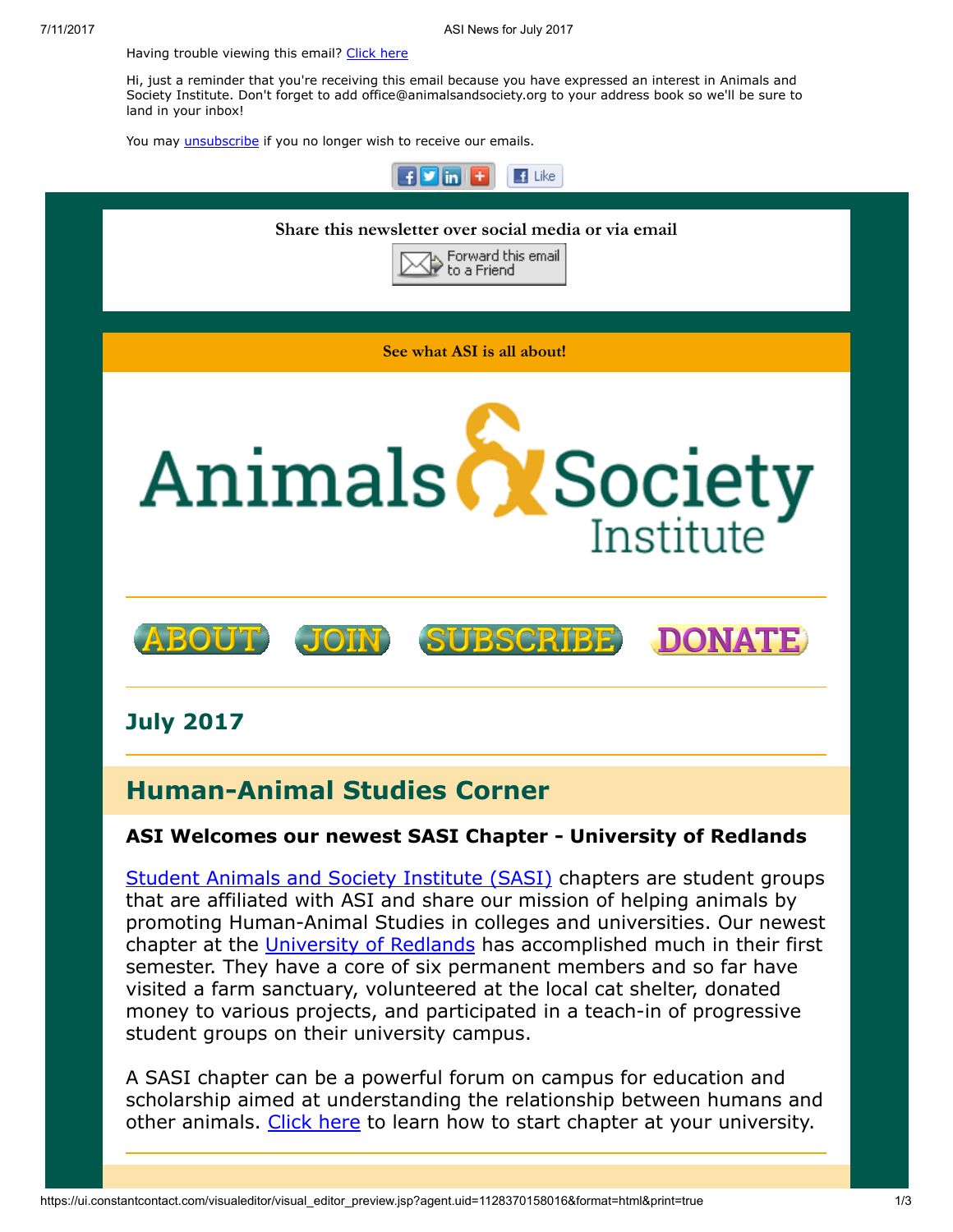## Human-Animal Programs Corner

## ASI to Bring Violence Diversion Trainings to Israel



Our Director of Human-Animal Programs, Lisa Lunghofer, is excited to share that ASI will be working with Concern for Helping Animals in Israel (CHAI) over the next few [months.](http://www.chai-online.org/en/home/e_index.htm) Our first task is to create a training on the relationship between animal cruelty and other types of violence and antisocial behavior to be presented to more than 100 imams at the College of Sharia Law in Israel. This is the first in a 40-hour series on human-animal relationships designed to engage the imams in improving the lives of animals in Israel. Check back for updates on our continued work with CHAI!

## Volunteer Spotlight

## Meet ASI Office Intern Alyssa Chojnacki



Alyssa is a rising senior at The University of Michigan where she is pursuing a major in Political Science and a minor in History of Law and Policy. Following graduation she plans to attend law school (last week Alyssa learned that she passed the Law School Admission Test (LSAT), congratulations Alyssa!) and seeks to have a legal career focused on serving the public interest, securing justice for both humans and animals alike. In addition to a desire to learn about the day to day operations of nonprofits, Alyssa wanted to intern at ASI because of her deep-rooted love for animals. After years of longing, she finally got a dog of her own in the summer of 2016: a mini

goldendoodle named Scooter who is allergic to chicken and loves toys shaped like hedgehogs.